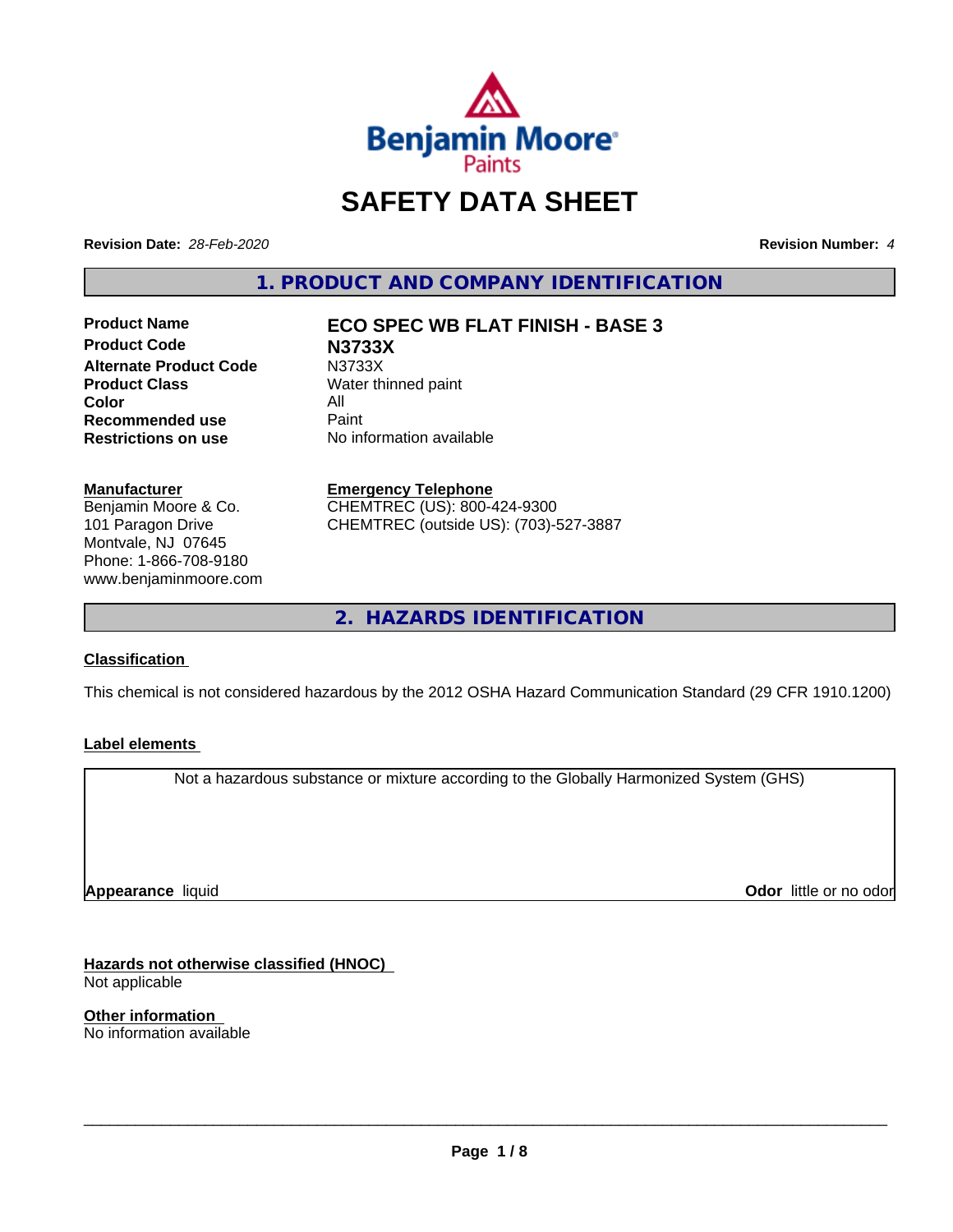# **3. COMPOSITION INFORMATION ON COMPONENTS**

| <b>Chemical name</b> | <b>CAS No.</b> | Weight-%                    |
|----------------------|----------------|-----------------------------|
| Nepheline syenite    | 37244-96-5     | 10<br>$\overline{A}$<br>. . |
| Titanium dioxide     | 13463-67-7     |                             |
| Diatomaceous earth   | 61790-53-2     |                             |

|                                                  | 4. FIRST AID MEASURES                                                                                    |
|--------------------------------------------------|----------------------------------------------------------------------------------------------------------|
| <b>General Advice</b>                            | No hazards which require special first aid measures.                                                     |
| <b>Eye Contact</b>                               | Rinse thoroughly with plenty of water for at least 15 minutes and consult a<br>physician.                |
| <b>Skin Contact</b>                              | Wash off immediately with soap and plenty of water while removing all<br>contaminated clothes and shoes. |
| <b>Inhalation</b>                                | Move to fresh air. If symptoms persist, call a physician.                                                |
| Ingestion                                        | Clean mouth with water and afterwards drink plenty of water. Consult a physician<br>if necessary.        |
| <b>Most Important</b><br><b>Symptoms/Effects</b> | None known.                                                                                              |
| <b>Notes To Physician</b>                        | Treat symptomatically.                                                                                   |
|                                                  |                                                                                                          |

**5. FIRE-FIGHTING MEASURES**

| <b>Suitable Extinguishing Media</b>                                              | Use extinguishing measures that are appropriate to local<br>circumstances and the surrounding environment.                                   |
|----------------------------------------------------------------------------------|----------------------------------------------------------------------------------------------------------------------------------------------|
| Protective equipment and precautions for firefighters                            | As in any fire, wear self-contained breathing apparatus<br>pressure-demand, MSHA/NIOSH (approved or equivalent)<br>and full protective gear. |
| <b>Specific Hazards Arising From The Chemical</b>                                | Closed containers may rupture if exposed to fire or<br>extreme heat.                                                                         |
| Sensitivity to mechanical impact                                                 | No.                                                                                                                                          |
| Sensitivity to static discharge                                                  | No.                                                                                                                                          |
| <b>Flash Point Data</b><br>Flash point (°F)<br>Flash Point (°C)<br><b>Method</b> | Not applicable<br>Not applicable<br>Not applicable                                                                                           |
| <b>Flammability Limits In Air</b>                                                |                                                                                                                                              |
| Lower flammability limit:<br><b>Upper flammability limit:</b>                    | Not applicable<br>Not applicable                                                                                                             |
|                                                                                  |                                                                                                                                              |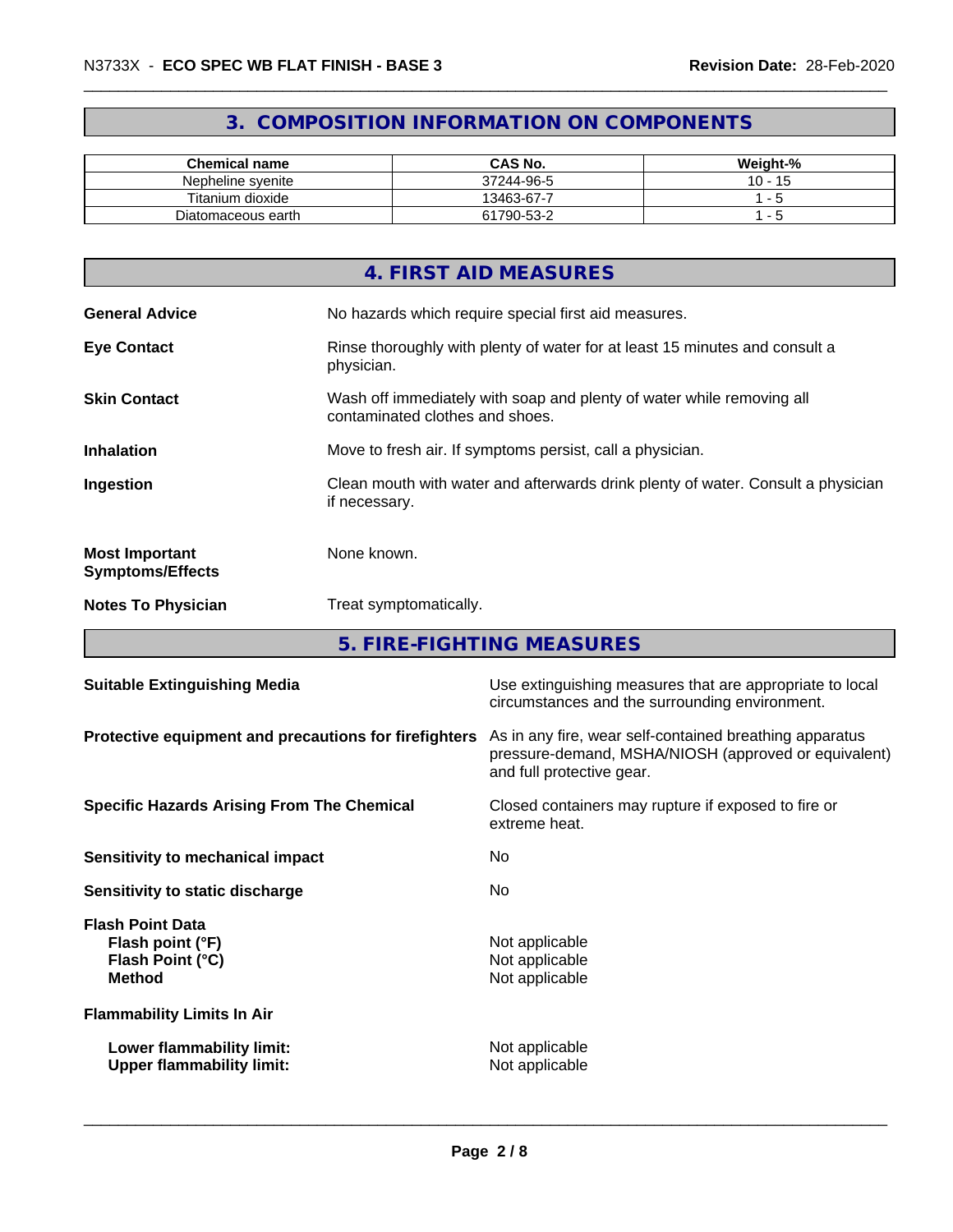| <b>NFPA</b> | <b>Health: 1</b> | <b>Flammability: 0</b> | Instability: 0 | <b>Special: Not Applicable</b> |  |
|-------------|------------------|------------------------|----------------|--------------------------------|--|
|             |                  |                        |                |                                |  |

#### **NFPA Legend**

- 0 Not Hazardous
- 1 Slightly
- 2 Moderate
- 3 High
- 4 Severe

*The ratings assigned are only suggested ratings, the contractor/employer has ultimate responsibilities for NFPA ratings where this system is used.*

*Additional information regarding the NFPA rating system is available from the National Fire Protection Agency (NFPA) at www.nfpa.org.*

# **6. ACCIDENTAL RELEASE MEASURES Personal Precautions** Avoid contact with skin, eyes and clothing. Ensure adequate ventilation.

| Personal Precautions             | Avoid contact with skin, eyes and clothing. Ensure adequate ventilation.                                                                                                         |
|----------------------------------|----------------------------------------------------------------------------------------------------------------------------------------------------------------------------------|
| <b>Other Information</b>         | Prevent further leakage or spillage if safe to do so.                                                                                                                            |
| <b>Environmental precautions</b> | See Section 12 for additional Ecological Information.                                                                                                                            |
| <b>Methods for Cleaning Up</b>   | Soak up with inert absorbent material. Sweep up and shovel into suitable<br>containers for disposal.                                                                             |
|                                  | 7. HANDLING AND STORAGE                                                                                                                                                          |
| <b>Handling</b>                  | Avoid contact with skin, eyes and clothing. Avoid breathing vapors, spray mists or<br>sanding dust. In case of insufficient ventilation, wear suitable respiratory<br>equipment. |
| <b>Storage</b>                   | Keep container tightly closed. Keep out of the reach of children.                                                                                                                |
| <b>Incompatible Materials</b>    | No information available                                                                                                                                                         |
|                                  |                                                                                                                                                                                  |

# **8. EXPOSURE CONTROLS/PERSONAL PROTECTION**

#### **Exposure Limits**

| <b>Chemical name</b> | <b>ACGIH TLV</b>         | <b>OSHA PEL</b>         |
|----------------------|--------------------------|-------------------------|
| Titanium dioxide     | TWA: $10 \text{ ma/m}^3$ | - TWA<br>15 ma/m $^3\,$ |
| Diatomaceous earth   | N/E                      |                         |
|                      |                          | <b>TWA</b><br>20 mppcf  |

#### **Legend**

ACGIH - American Conference of Governmental Industrial Hygienists Exposure Limits OSHA - Occupational Safety & Health Administration Exposure Limits N/E - Not Established

**Engineering Measures** Ensure adequate ventilation, especially in confined areas.

 $\overline{\phantom{a}}$  ,  $\overline{\phantom{a}}$  ,  $\overline{\phantom{a}}$  ,  $\overline{\phantom{a}}$  ,  $\overline{\phantom{a}}$  ,  $\overline{\phantom{a}}$  ,  $\overline{\phantom{a}}$  ,  $\overline{\phantom{a}}$  ,  $\overline{\phantom{a}}$  ,  $\overline{\phantom{a}}$  ,  $\overline{\phantom{a}}$  ,  $\overline{\phantom{a}}$  ,  $\overline{\phantom{a}}$  ,  $\overline{\phantom{a}}$  ,  $\overline{\phantom{a}}$  ,  $\overline{\phantom{a}}$ 

# **Personal Protective Equipment**

| <b>Eye/Face Protection</b>    | Safety glasses with side-shields.                                        |
|-------------------------------|--------------------------------------------------------------------------|
| <b>Skin Protection</b>        | Protective gloves and impervious clothing.                               |
| <b>Respiratory Protection</b> | In case of insufficient ventilation wear suitable respiratory equipment. |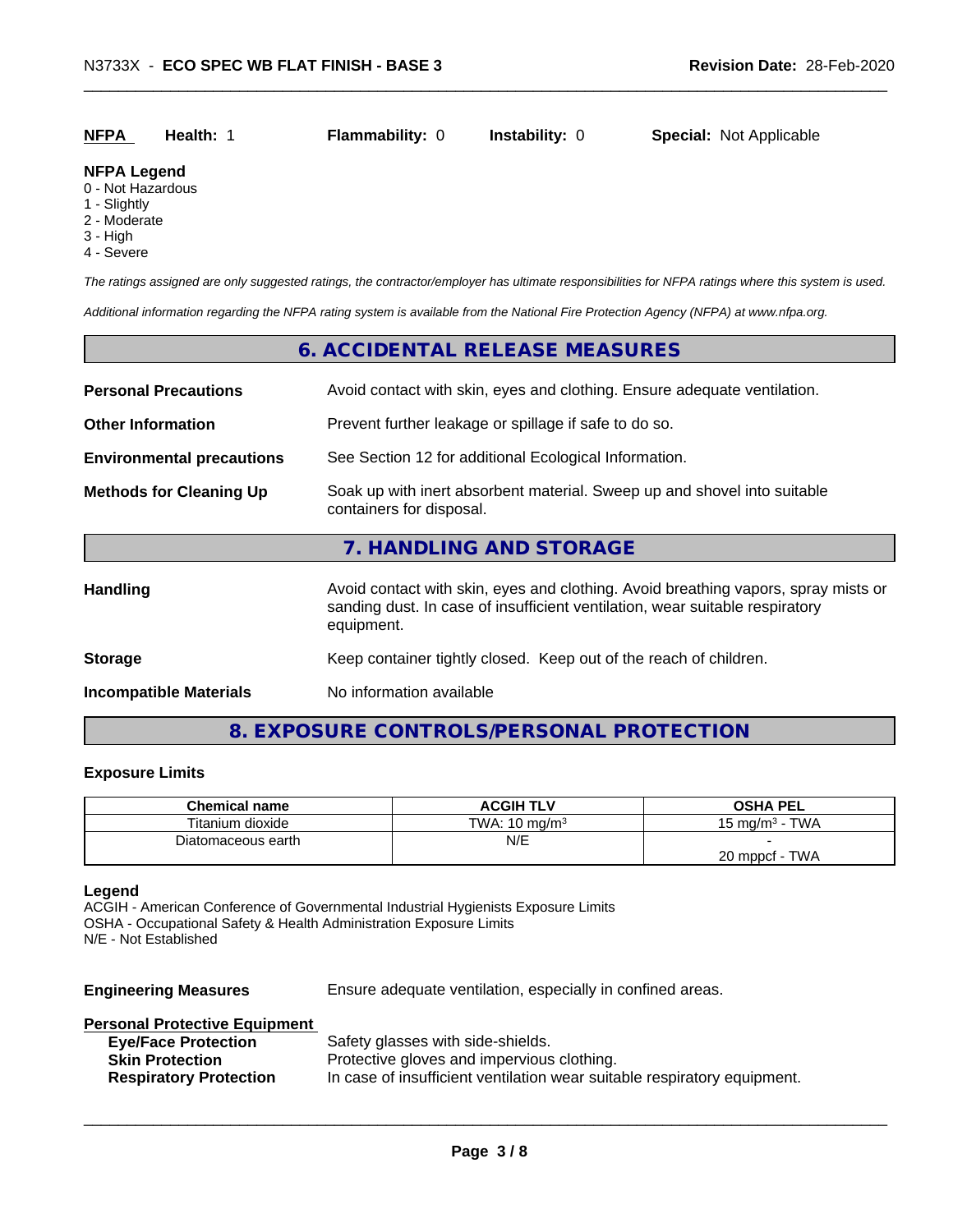**Hygiene Measures** Avoid contact with skin, eyes and clothing. Remove and wash contaminated clothing before re-use. Wash thoroughly after handling.

# **9. PHYSICAL AND CHEMICAL PROPERTIES**

**Appearance** liquid **and a liquid contract of the contract of the contract of the contract of the contract of the contract of the contract of the contract of the contract of the contract of the contract of the contract of Odor Threshold No information available No information available Density (Ibs/gal)** 9.4 - 9.8<br> **Specific Gravity** 1.12 - 1.17 **Specific Gravity pH**<br>
Viscosity (cps) The Contract of Contract Contract Contract Contract Contract Contract No information available **Solubility(ies)** No information available **Water solubility** No information available **Evaporation Rate No information available No information available Vapor pressure** No information available **Vapor density**<br> **We Solids**<br>
We Solids
20 - 40 **Wt. % Solids** 30 - 40<br> **Vol. % Solids** 20 - 30 **Vol. % Solids Wt. % Volatiles** 60 - 70 **Vol. % Volatiles VOC Regulatory Limit (g/L)** 0 **Boiling Point (°F)** 212 **Boiling Point**  $(^{\circ}C)$  100 **Freezing point (°F)** 32 **Freezing Point (°C)** 0 **Flash point (°F)**<br> **Flash Point (°C)**<br> **Flash Point (°C)**<br> **Not** applicable **Flash Point (°C)**<br>Method **Flammability** (solid, gas) **Upper flammability limit:**<br> **Lower flammability limit:** Not applicable Not applicable **Lower flammability limit:**<br> **Autoignition Temperature (°F)** Not applicable have not available **Autoignition Temperature (°F) Autoignition Temperature (°C)** No information available **Decomposition Temperature (°F)** No information available **Decomposition Temperature (°C)** No information available **Partition coefficient** and the settlement of the settlement of the No information available

**Odor** little or no odor **Viscosity (cps)** No information available **Not applicable**<br>Not applicable

# **10. STABILITY AND REACTIVITY**

| <b>Reactivity</b>                         | Not Applicable                           |
|-------------------------------------------|------------------------------------------|
| <b>Chemical Stability</b>                 | Stable under normal conditions.          |
| <b>Conditions to avoid</b>                | Prevent from freezing.                   |
| <b>Incompatible Materials</b>             | No materials to be especially mentioned. |
| <b>Hazardous Decomposition Products</b>   | None under normal use.                   |
| <b>Possibility of hazardous reactions</b> | None under normal conditions of use.     |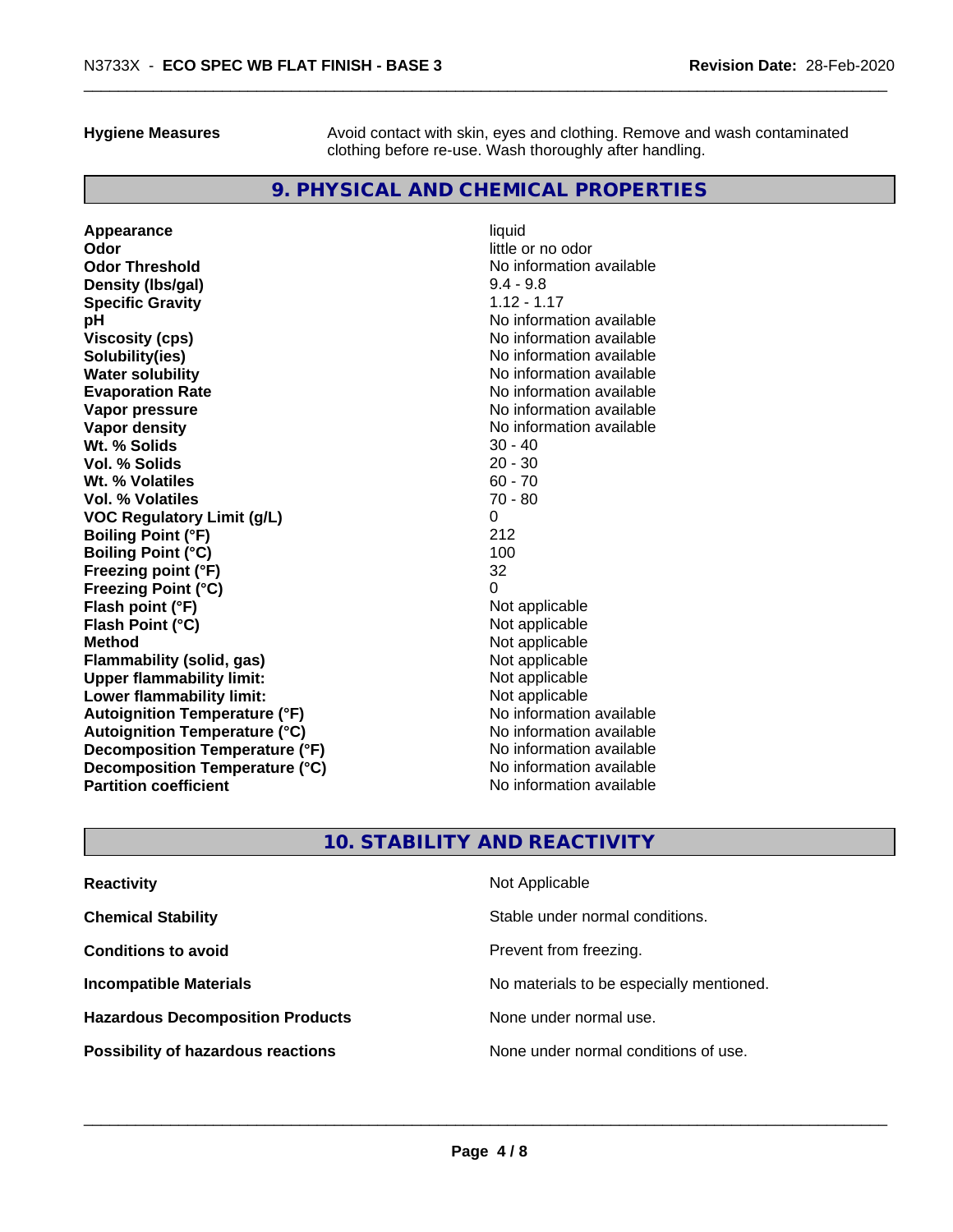# **11. TOXICOLOGICAL INFORMATION**

| <b>Product Information</b>                                                                 |                                                                                                                 |  |
|--------------------------------------------------------------------------------------------|-----------------------------------------------------------------------------------------------------------------|--|
| Information on likely routes of exposure                                                   |                                                                                                                 |  |
| <b>Principal Routes of Exposure</b>                                                        | Eye contact, skin contact and inhalation.                                                                       |  |
| <b>Acute Toxicity</b>                                                                      |                                                                                                                 |  |
| <b>Product Information</b>                                                                 | No information available                                                                                        |  |
| Symptoms related to the physical, chemical and toxicological characteristics               |                                                                                                                 |  |
| <b>Symptoms</b>                                                                            | No information available                                                                                        |  |
| Delayed and immediate effects as well as chronic effects from short and long-term exposure |                                                                                                                 |  |
| Eye contact                                                                                | May cause slight irritation.                                                                                    |  |
| <b>Skin contact</b>                                                                        | Substance may cause slight skin irritation. Prolonged or repeated contact may dry<br>skin and cause irritation. |  |
| <b>Inhalation</b>                                                                          | May cause irritation of respiratory tract.                                                                      |  |
| Ingestion                                                                                  | Ingestion may cause gastrointestinal irritation, nausea, vomiting and diarrhea.                                 |  |
| <b>Sensitization</b>                                                                       | No information available                                                                                        |  |
| <b>Neurological Effects</b>                                                                | No information available.                                                                                       |  |
| <b>Mutagenic Effects</b>                                                                   | No information available.                                                                                       |  |
| <b>Reproductive Effects</b>                                                                | No information available.                                                                                       |  |
| <b>Developmental Effects</b>                                                               | No information available.                                                                                       |  |
| <b>Target organ effects</b>                                                                | No information available.                                                                                       |  |
| STOT - single exposure                                                                     | No information available.                                                                                       |  |
| <b>STOT - repeated exposure</b>                                                            | No information available.                                                                                       |  |
| Other adverse effects                                                                      | No information available.                                                                                       |  |
| <b>Aspiration Hazard</b>                                                                   | No information available                                                                                        |  |

#### **Numerical measures of toxicity**

# **The following values are calculated based on chapter 3.1 of the GHS document**

**ATEmix (oral)** 281098 mg/kg

#### **Component Information**

| Chemical name    | Oral LD50          | Dermal LD50 | <b>Inhalation LC50</b> |
|------------------|--------------------|-------------|------------------------|
| Titanium dioxide | 10000 mg/kg<br>Rat |             |                        |
| 13463-67-7       |                    |             |                        |

# **Chronic Toxicity**

#### **Carcinogenicity**

*The information below indicateswhether each agency has listed any ingredient as a carcinogen:.*

| <b>Chemical name</b>    | <b>IARC</b>          | <b>NTP</b> | OSHA   |
|-------------------------|----------------------|------------|--------|
|                         | 2B<br>Possible Human |            | Listed |
| ' Titanium<br>m dioxide | Carcinoɑen           |            |        |

• Although IARC has classified titanium dioxide as possibly carcinogenic to humans (2B), their summary concludes:<br> **Page 5/8**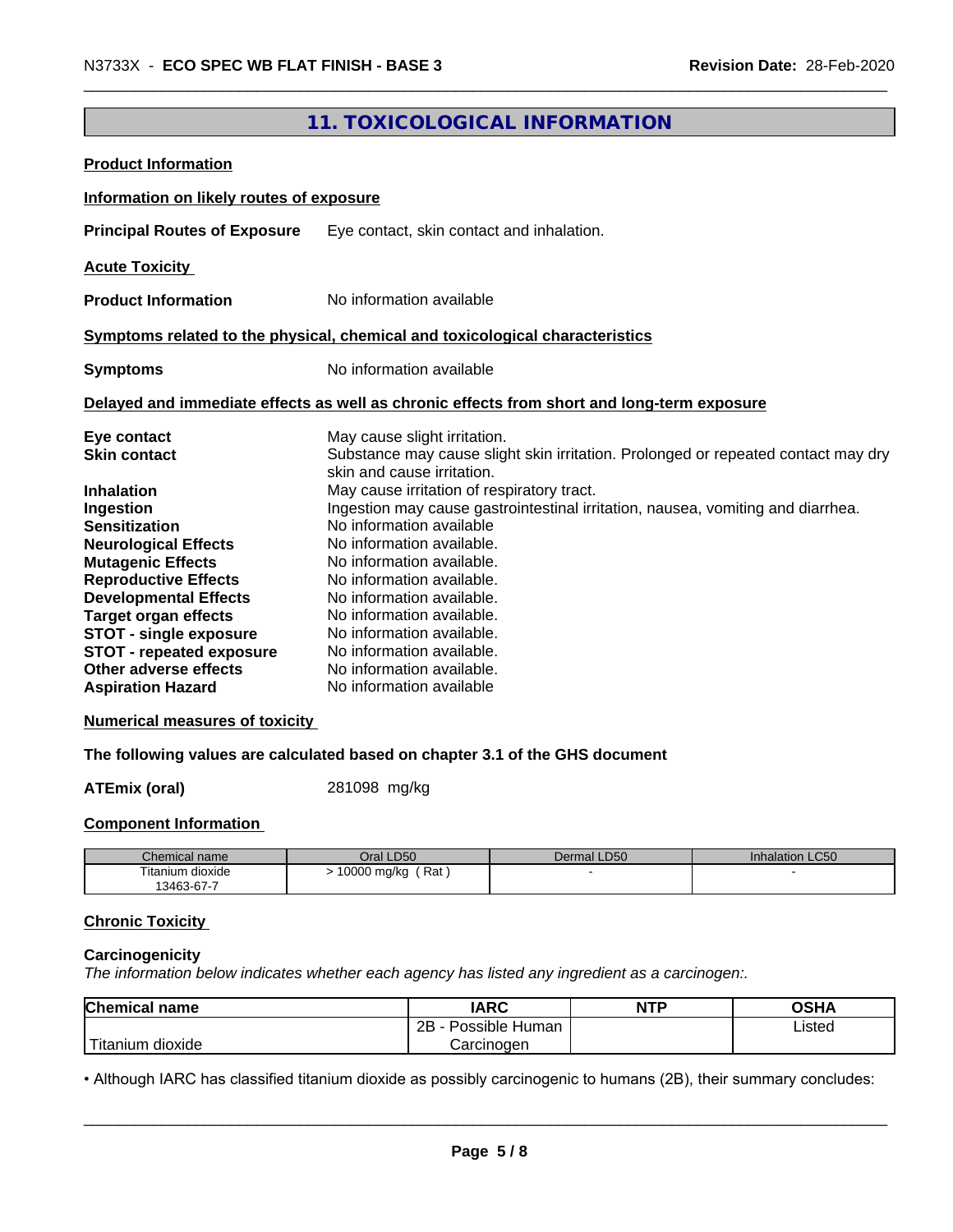"No significant exposure to titanium dioxide is thought to occur during the use of products in which titanium dioxide is bound to other materials, such as paint."

#### **Legend**

IARC - International Agency for Research on Cancer NTP - National Toxicity Program OSHA - Occupational Safety & Health Administration

**12. ECOLOGICAL INFORMATION**

### **Ecotoxicity Effects**

The environmental impact of this product has not been fully investigated.

#### **Product Information**

#### **Acute Toxicity to Fish**

No information available

#### **Acute Toxicity to Aquatic Invertebrates**

No information available

#### **Acute Toxicity to Aquatic Plants**

No information available

#### **Persistence / Degradability**

No information available.

#### **Bioaccumulation**

No information available.

#### **Mobility in Environmental Media**

No information available.

#### **Ozone**

No information available

### **Component Information**

#### **Acute Toxicity to Fish**

Titanium dioxide  $LC50:$  > 1000 mg/L (Fathead Minnow - 96 hr.)

#### **Acute Toxicity to Aquatic Invertebrates**

No information available

#### **Acute Toxicity to Aquatic Plants**

No information available

# **13. DISPOSAL CONSIDERATIONS**

**Waste Disposal Method** Dispose of in accordance with federal, state, and local regulations. Local requirements may vary, consult your sanitation department or state-designated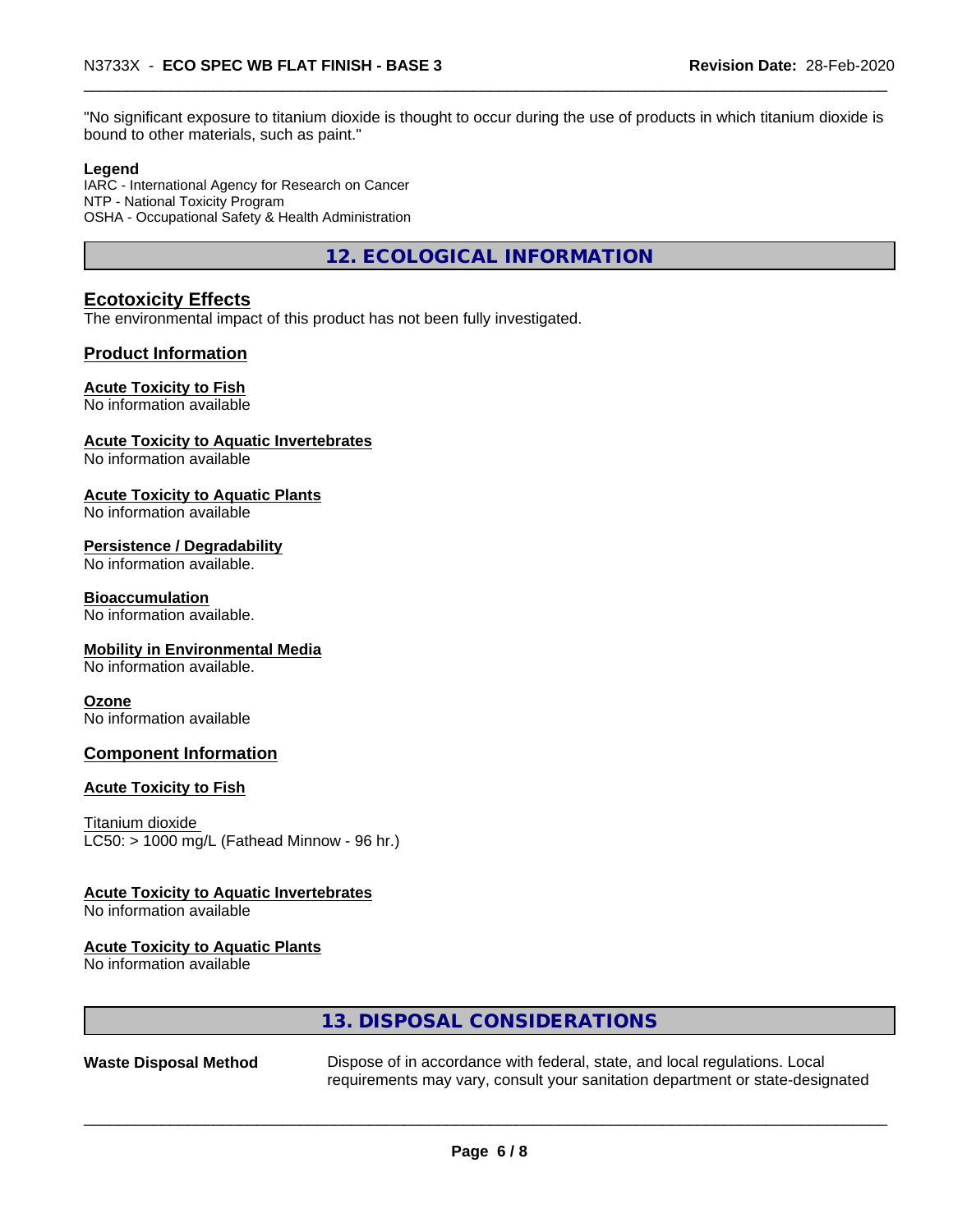|                                                                                                                                                                                                                                | 14. TRANSPORT INFORMATION         |
|--------------------------------------------------------------------------------------------------------------------------------------------------------------------------------------------------------------------------------|-----------------------------------|
| <b>DOT</b>                                                                                                                                                                                                                     | Not regulated                     |
| <b>ICAO / IATA</b>                                                                                                                                                                                                             | Not regulated                     |
| <b>IMDG / IMO</b>                                                                                                                                                                                                              | Not regulated                     |
|                                                                                                                                                                                                                                | <b>15. REGULATORY INFORMATION</b> |
| 그 사람들은 그 사람들은 그 사람들을 지르며 그 사람들을 지르며 그 사람들을 지르며 그 사람들을 지르며 그 사람들을 지르며 그 사람들을 지르며 그 사람들을 지르며 그 사람들을 지르며 그 사람들을 지르며 그 사람들을 지르며 그 사람들을 지르며 그 사람들을 지르며 그 사람들을 지르며 그 사람들을 지르며 그 사람들을 지르며 그 사람들을 지르며 그 사람들을 지르며 그 사람들을 지르며 그 사람들을 지르며 |                                   |

environmental protection agency for more disposal options.

## **International Inventories**

| <b>TSCA: United States</b> | Yes - All components are listed or exempt. |
|----------------------------|--------------------------------------------|
| <b>DSL: Canada</b>         | Yes - All components are listed or exempt. |

# **Federal Regulations**

| SARA 311/312 hazardous categorization |    |  |
|---------------------------------------|----|--|
| Acute health hazard                   | Nο |  |
| Chronic Health Hazard                 | Nο |  |
| Fire hazard                           | Nο |  |
| Sudden release of pressure hazard     | No |  |
| Reactive Hazard                       | No |  |

#### **SARA 313**

Section 313 of Title III of the Superfund Amendments and Reauthorization Act of 1986 (SARA). This product contains a chemical or chemicals which are subject to the reporting requirements of the Act and Title 40 of the Code of Federal Regulations, Part 372:

*None*

**Clean Air Act,Section 112 Hazardous Air Pollutants (HAPs) (see 40 CFR 61)**

This product contains the following HAPs:

*None*

# **US State Regulations**

# **California Proposition 65**

**AVIMARNING:** Cancer and Reproductive Harm– www.P65warnings.ca.gov

# **State Right-to-Know**

| Chemical<br>name    | ''<br>massacnu<br>. | Jersev<br>New | <b>ivlvania</b><br>-- - |
|---------------------|---------------------|---------------|-------------------------|
| litanium<br>dioxide |                     |               |                         |